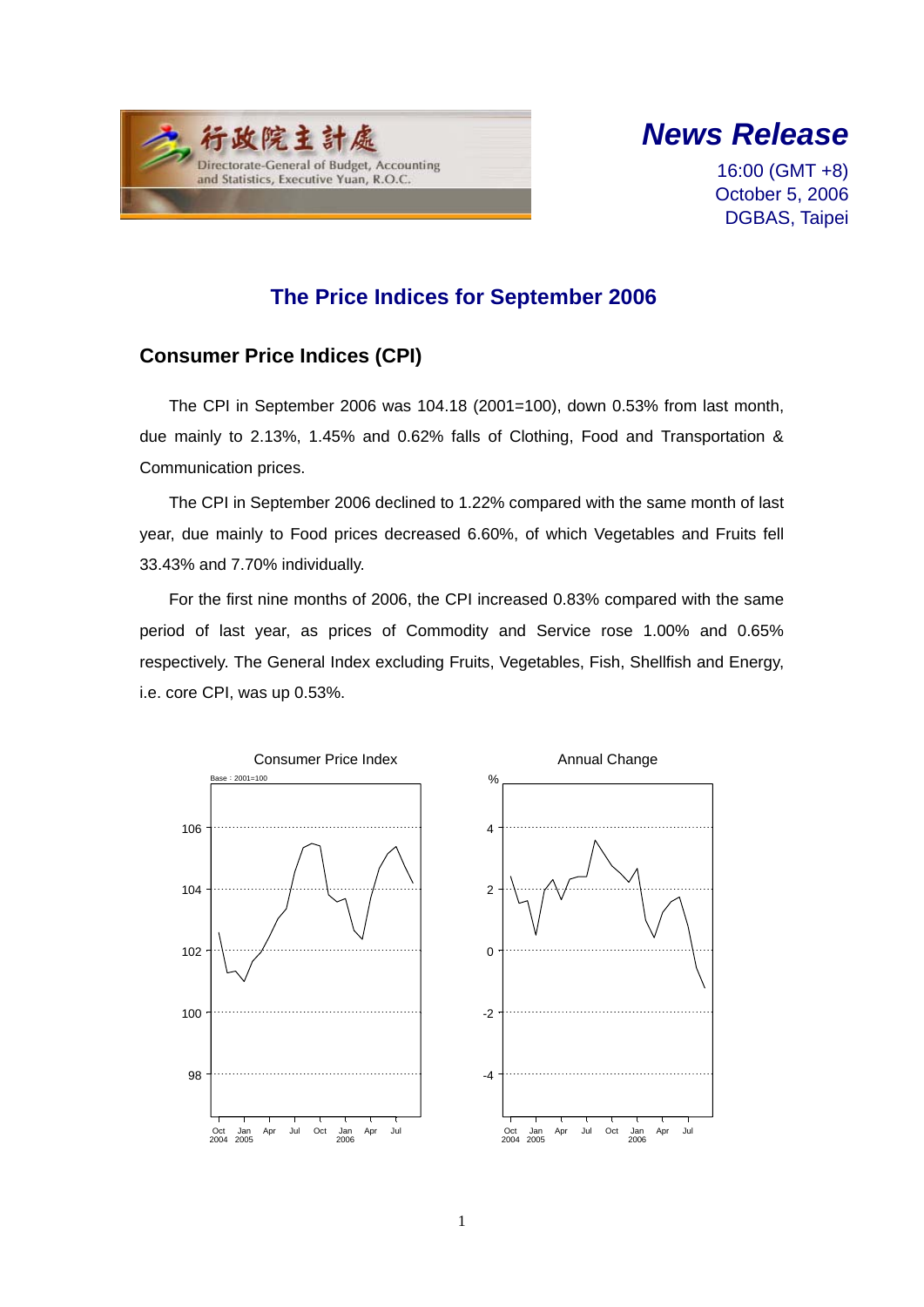#### **Wholesale Price Indices (WPI)**

The WPI in September 2006 was 120.83 (2001=100), down 0.17% from last month, due mainly to prices of Energy Minerals, Petroleum & Coal Products declined to 9.56% and 2.33% respectively.

The WPI in September 2006 rose 6.69% compared with the same month of last year, due mainly to prices of Primary Metal Products and Chemicals increased 30.72% and 15.60% individually.

For the first nine months of 2006, the WPI increased 5.47% compared with the same period of last year, of which the Import Price Index and Export Price Index rose 9.37% and 2.44% respectively.



#### **Statistical Tables**

Table1 The Changes of Consumer Price Indices Table2 The Changes of Wholesale Price Indices Table3 The Changes of Import Price Indices Table4 The Changes of Export Price Indices

#### **For Further Information:**

*Statistics Database:* http://eng.stat.gov.tw/ *DGBAS* news releases on the Internet: http://eng.dgbas.gov.tw/ *Tel:* +886-2-23803449; *Fax:* +886-2-23803465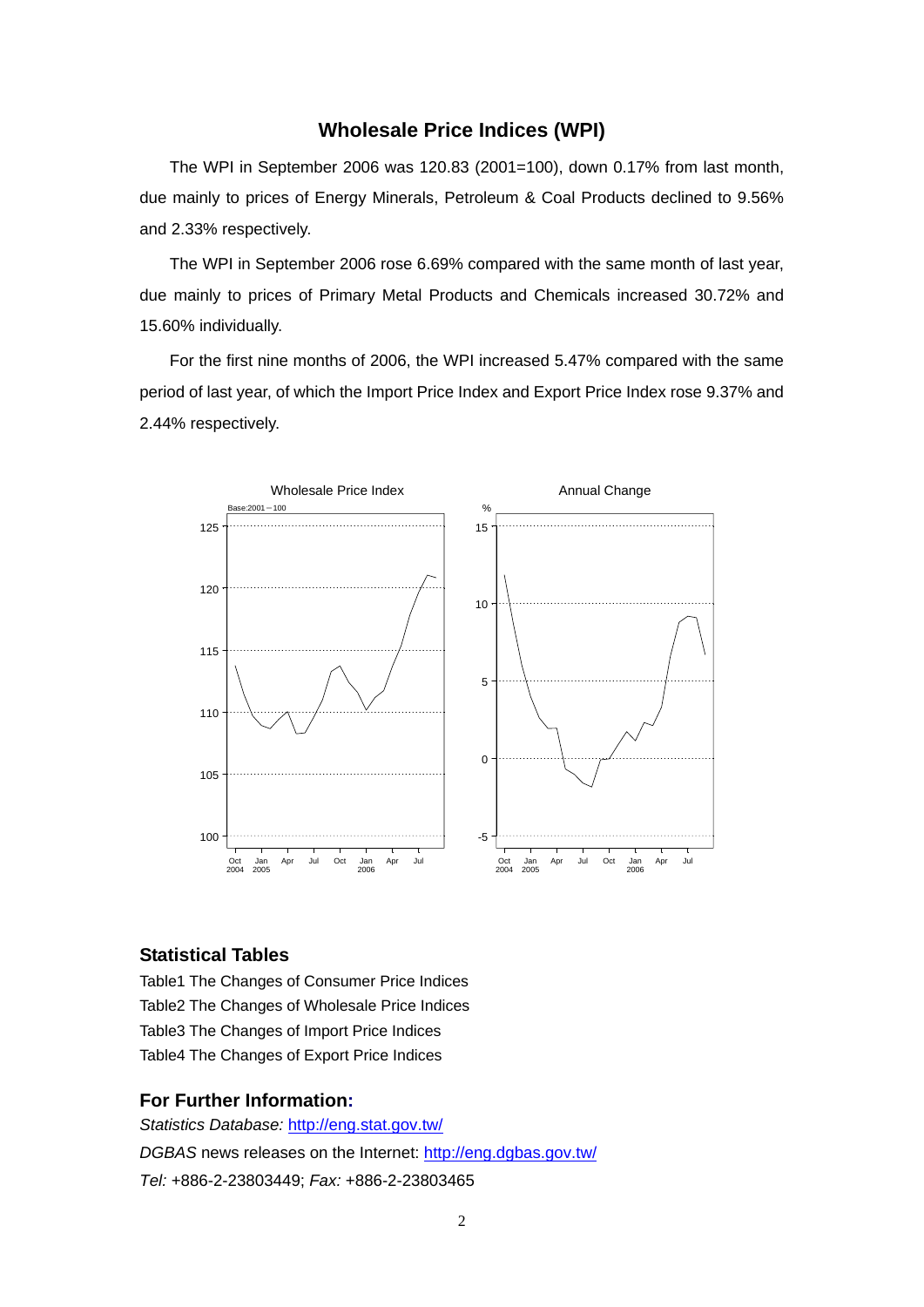### Table 1 The Changes of Consumer Price Indices

Sept. 2006

|                                                                         | Weight   | Index of     | Compared  | Compared              | The First Nine            |
|-------------------------------------------------------------------------|----------|--------------|-----------|-----------------------|---------------------------|
|                                                                         | $(\%0)$  | Sept. 2006   | with Last | with the              | Months of                 |
|                                                                         |          | $(2001=100)$ | Month     | Same                  | 2006                      |
| Groups                                                                  |          |              | (%)       | Month of<br>Last Year | Compared with<br>the Same |
|                                                                         |          |              |           | (%)                   | Period of Last            |
|                                                                         |          |              |           |                       | Year $(\%)$               |
|                                                                         |          |              |           |                       |                           |
| General Index                                                           | 1,000.00 | 104.18       | $-0.53$   | $-1.22$               | 0.83                      |
| <b>Basic Group</b>                                                      |          |              |           |                       |                           |
| 1. Food                                                                 | 250.54   | 111.64       | $-1.45$   | $-6.60$               | 0.30                      |
| Meat                                                                    | 25.17    | 113.40       | 0.45      | $-0.26$               | $-1.17$                   |
| Fish & Shellfish                                                        | 16.73    | 112.16       | 0.43      | 1.77                  | $-0.42$                   |
| Vegetables                                                              | 27.89    | 135.79       | $-11.00$  | $-33.43$              | $-7.77$                   |
| Fruits                                                                  | 27.94    | 109.02       | $-1.75$   | $-7.70$               | 8.38                      |
| 2. Clothing                                                             | 47.46    | 94.92        | $-2.13$   | $-2.72$               | $-2.81$                   |
| Garments                                                                | 32.52    | 90.20        | $-2.99$   | $-5.17$               | $-5.13$                   |
| 3. Housing                                                              | 307.94   | 99.60        | 0.22      | 0.99                  | 0.71                      |
| Residential Rent                                                        | 210.96   | 97.65        | 0.04      | 0.25                  | 0.16                      |
| Water, Electricity & Gas Supply                                         | 37.37    | 113.59       | 1.10      | 6.48                  | 3.39                      |
| 4. Transportation & Communication                                       | 126.25   | 104.49       | $-0.62$   | 1.36                  | 1.59                      |
| Oils                                                                    | 22.63    | 142.19       | $-1.97$   | 10.22                 | 12.04                     |
| <b>Communication Services</b>                                           | 77.27    | 97.67        | $-0.19$   | $-1.25$               | $-0.80$                   |
| 5. Medicines & Medical Care                                             | 37.37    | 114.67       | 0.07      | 1.11                  | 4.05                      |
| <b>Medical Care Services</b>                                            | 24.96    | 120.96       | 0.00      | 1.40                  | 5.59                      |
| 6. Education & Entertainment                                            | 161.11   | 98.70        | $-0.42$   | $-0.06$               | 0.24                      |
| <b>Educational Expense</b>                                              | 118.75   | 100.14       | 0.10      | $-0.16$               | 0.52                      |
| 7. Miscellaneous                                                        | 69.33    | 109.24       | 0.52      | 4.30                  | 3.95                      |
| <b>Personal Care Services</b>                                           | 14.01    | 101.45       | 0.00      | 0.70                  | 0.70                      |
| <b>Commodity and Service Groups</b>                                     |          |              |           |                       |                           |
| 1. Commodity                                                            | 528.52   | 107.23       | $-0.83$   | $-2.31$               | 1.00                      |
| (Excluding Food)                                                        | 277.97   | 103.24       | $-0.22$   | 2.31                  | 1.69                      |
| Non-durable Consumer Goods                                              | 384.36   | 112.87       | $-0.88$   | $-2.51$               | 2.07                      |
| (Excluding Food)                                                        | 133.81   | 115.36       | 0.17      | 5.93                  | 5.52                      |
| Semi-durable Consumer Goods                                             | 62.59    | 94.53        | $-1.33$   | $-2.42$               | $-2.82$                   |
| <b>Durable Consumer Goods</b>                                           | 81.57    | 89.11        | $-0.13$   | $-1.07$               | $-1.91$                   |
| 2. Service                                                              | 471.48   | 100.76       | $-0.16$   | 0.13                  | 0.65                      |
| Housing                                                                 | 237.03   | 97.49        | 0.04      | $-0.16$               | 0.12                      |
| Transportation & Communication                                          | 74.10    | 97.57        | $-0.19$   | $-1.36$               | $-0.90$                   |
| <b>Medical Care</b>                                                     | 24.69    | 121.62       | 0.00      | 1.41                  | 5.64                      |
| Education & Entertainment                                               | 104.85   | 105.31       | $-0.60$   | 1.27                  | 1.54                      |
| Miscellaneous                                                           | 30.81    | 100.47       | 0.00      | 0.60                  | 0.52                      |
| <b>Special Groups</b>                                                   |          |              |           |                       |                           |
| General Index Excluding Fruits & Vegetables                             | 944.17   | 103.18       | $-0.03$   | 0.91                  | 0.94                      |
| General Index Excluding Food                                            | 749.46   | 101.69       | $-0.19$   | 0.93                  | 1.03                      |
| General Index Excluding Fruits, Vegetables,<br>Fish, Shellfish & Energy | 873.10   | 101.55       | $-0.02$   | 0.36                  | 0.53                      |

Note :Due to late reports and corrections by respondents all data are subject to revision 3 months after original publication.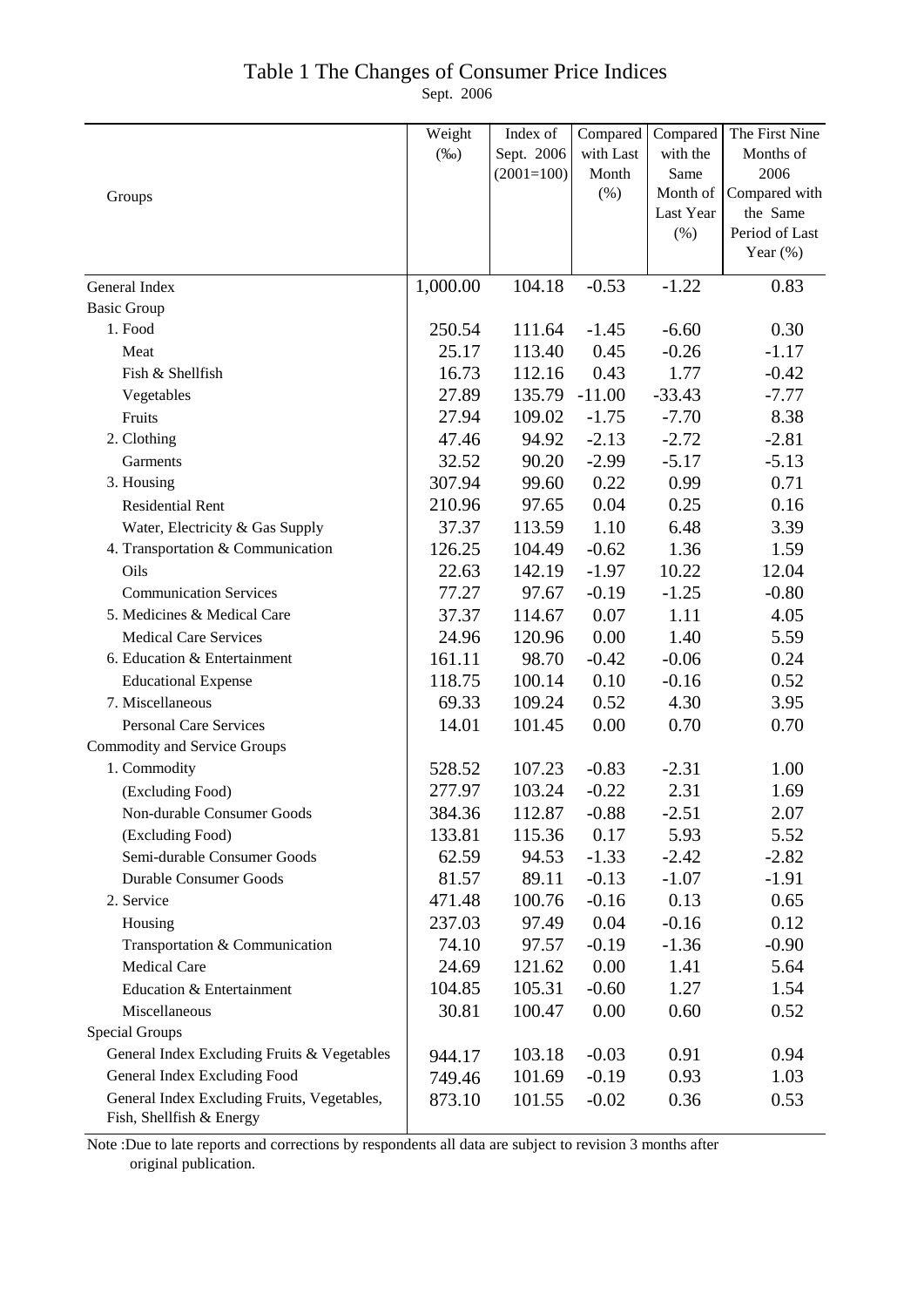## Table 2 The Changes of Wholesale Price Indices

Sept. 2006

| Groups                                                       | Weight   | Index of     | Compared  |           | Compared The First Nine |
|--------------------------------------------------------------|----------|--------------|-----------|-----------|-------------------------|
|                                                              | $(\%0)$  | Sept. 2006   | with Last | with the  | Months of               |
|                                                              |          | $(2001=100)$ | Month     | Same      | 2006                    |
|                                                              |          |              | (%)       | Month of  | Compared                |
|                                                              |          |              |           | Last Year | with the Same           |
|                                                              |          |              |           | $(\% )$   | Period of Last          |
|                                                              |          |              |           |           | Year $(\%)$             |
|                                                              |          |              |           |           |                         |
| General Index                                                | 1,000.00 | 120.83       | $-0.17$   | 6.69      | $\overline{5}$ .47      |
| General Index Excluding Import & Export                      | 360.47   | 128.97       | 0.58      | 8.37      | 4.45                    |
| Import                                                       | 310.71   | 131.68       | $-1.55$   | 7.33      | 9.37                    |
| Export                                                       | 328.82   | 101.64       | 0.46      | 3.67      | 2.44                    |
| <b>Basic Group</b>                                           |          |              |           |           |                         |
| 1. Agriculture, Forestry, Livestock & Fishery                | 39.30    | 119.43       | 0.45      | $-7.93$   | $-2.98$                 |
| (1) Farm Products                                            | 19.89    | 119.03       | 4.78      | $-12.36$  | $-1.81$                 |
| (2) Forest Products                                          | 0.51     | 161.52       | $-1.64$   | 9.74      | 5.64                    |
| (3) Livestock & Poultry                                      | 9.66     | 125.40       | $-0.18$   | $-3.40$   | $-9.41$                 |
| (4) Aquatic Products                                         | 9.24     | 110.25       | $-7.29$   | $-3.49$   | 1.92                    |
| 2. Minerals Products                                         | 37.73    | 235.59       | $-7.92$   | 7.97      | 26.02                   |
| (1) Energy Minerals                                          | 30.16    | 240.99       | $-9.56$   | 4.84      | 25.93                   |
| (2) Sand, Gravel & Crushed Stone                             | 3.71     | 210.07       | 0.19      | 39.17     | 29.32                   |
| 3. Manufacturing Products                                    | 889.18   | 116.08       | 0.51      | 7.29      | 4.43                    |
| $(1)$ Food & Beverages                                       | 38.61    | 117.95       | 0.32      | 3.54      | 2.87                    |
| $(2)$ Tobaccos                                               | 4.66     | 148.42       | 0.06      | 10.36     | 7.94                    |
| (3) Textile Products                                         | 37.11    | 106.57       | 0.92      | 2.97      | 1.43                    |
| (4) Ready-made Apparel & Accessories                         | 12.22    | 90.66        | 0.24      | $-0.37$   | 1.09                    |
| (5) Hides, Skins, Leather & Related Products                 | 8.47     | 105.83       | 0.68      | 3.29      | 3.22                    |
| (6) Lumber & Wood Products                                   | 3.56     | 111.58       | 0.46      | 3.78      | 3.13                    |
| (7) Furniture & Fixture                                      | 8.76     | 110.90       | 0.49      | 2.20      | 2.07                    |
| (8) Pulp, Paper, Paper Products & Printed                    | 21.45    | 106.26       | 0.37      | 2.63      | 1.03                    |
| (9)Chemicals                                                 | 63.87    | 192.72       | 0.75      | 15.60     | 7.58                    |
| (10)Chemical Products                                        | 30.02    | 98.25        | 0.23      | 0.72      | 1.53                    |
| (11) Petroleum & Coal Products                               | 41.01    | 184.75       | $-2.33$   | 13.67     | 21.94                   |
| (12) Rubber & Plastic Products                               | 31.42    | 113.16       | 1.14      | 3.60      | 2.54                    |
| (13) Nonmetallic Mineral Products                            | 14.80    | 117.72       | 0.10      | 5.64      | 1.74                    |
| (14) Primary Metal Products                                  | 57.25    | 232.39       | 2.47      | 30.72     | 14.36                   |
| (15) Metal Products                                          | 30.52    | 134.98       | $-0.09$   | 8.44      | $-0.06$                 |
| (16)Machinery                                                | 60.94    | 100.20       | $-0.01$   | $-0.34$   | 0.45                    |
| (17) Computer, Communication Eq., Audio &<br>Video Equipment | 129.17   | 63.40        | 0.17      | $-7.88$   | $-5.22$                 |
| (18) Electronic Components & Accessories                     | 176.39   | 77.02        | 0.90      | $-0.35$   | $-1.74$                 |
| (19) Electrical Equipments & Apparatus                       | 41.65    | 129.68       | 0.08      | 20.32     | 16.74                   |
| (20) Transportation Equipment & Parts                        | 45.15    | 99.01        | 0.03      | $-0.14$   | $-0.70$                 |
| (21) Precision Instruments                                   | 19.24    | 97.32        | 0.69      | 0.66      | 1.05                    |
| (22) Miscellaneous Products                                  | 12.91    | 106.64       | 0.29      | 0.98      | 3.18                    |
| 4. Water Supply, Electricity & Gas                           | 33.79    | 116.42       | 0.70      | 8.77      | 3.65                    |
| By Stage of Processing                                       |          |              |           |           |                         |
| 1.Raw Materials                                              | 61.00    | 194.63       | $-5.64$   | 6.78      | 17.50                   |
| 2. Intermediate Materials                                    | 413.28   | 133.69       | 0.58      | 11.91     | 6.92                    |
| 3. Finished Goods                                            | 196.90   | 101.82       | 0.21      | $-1.31$   | 0.52                    |
| (1) Capital Goods                                            | 68.55    | 91.94        | 0.11      | $-1.01$   | $-0.53$                 |
| (2) Consumer Goods                                           | 128.35   | 106.86       | 0.25      | $-1.46$   | 1.00                    |
| Special Groups                                               |          |              |           |           |                         |
| <b>General Index Excluding Exports</b>                       | 671.18   | 130.10       | $-0.41$   | 7.88      | 6.68                    |
| General Index Excluding Imports                              | 689.29   | 116.15       | 0.54      | 6.37      | 3.60                    |
| Non Heavy Chemical Industrial Products                       | 211.51   | 107.65       | 0.50      | 2.75      | 2.25                    |
| Heavy Chemical Industrial Products                           | 677.67   | 118.75       | 0.51      | 8.68      | 5.10                    |

Note:Due to late reports and corrections by respondents all data are subject to revision 3 months after original publication.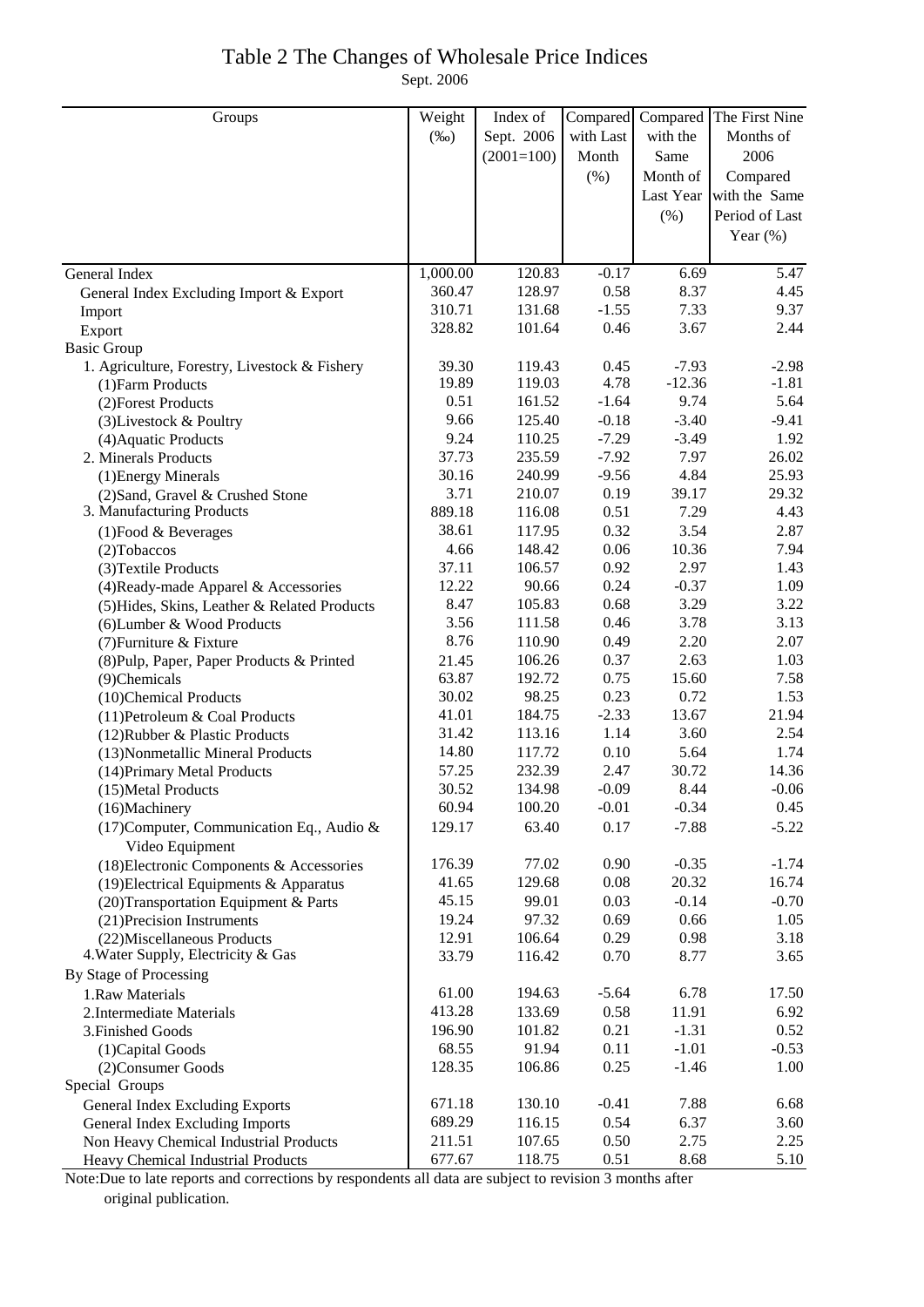# Table 3 The Changes of Import Price Indices

Sept. 2006

|                                                   | Weight   | Index of     | Compared  | Compared             | The First               |
|---------------------------------------------------|----------|--------------|-----------|----------------------|-------------------------|
|                                                   | $(\%0)$  | Sept. 2006   | with Last | with the             | Nine Months             |
|                                                   |          | $(2001=100)$ | Month     | Same                 | of 2006                 |
| Groups                                            |          |              | (% )      | Month of             | Compared                |
|                                                   |          |              |           | Last Year<br>$(\% )$ | with the<br>Same Period |
|                                                   |          |              |           |                      | of Last Year            |
|                                                   |          |              |           |                      | $(\% )$                 |
| Basic Group (on N.T.D. Basis)                     |          |              |           |                      |                         |
| General Index                                     | 1,000.00 | 131.68       | $-1.55$   | 7.33                 | 9.37                    |
| 1. Animal, Vegetable Products & Prepared<br>Foods | 47.60    | 131.17       | 1.31      | 10.45                | 5.45                    |
| 2. Mineral Products                               | 134.52   | 230.74       | $-7.94$   | 6.42                 | 26.04                   |
| 3. Textiles & Textile Articles                    | 23.09    | 106.91       | 0.14      | 0.30                 | 1.73                    |
| 4. Wood, Paper, Pulp & Articles Thereof           | 25.78    | 122.52       | 0.84      | 6.24                 | 4.04                    |
| 5. Chemicals, Plastics, Rubber & Articles Thereof | 133.44   | 145.32       | 0.12      | 8.29                 | 5.09                    |
| 6. Primary Metals & Articles Thereof              | 76.14    | 251.83       | 1.94      | 43.04                | 29.75                   |
| 7. Machinery, Optical & Precision Instruments     | 166.08   | 96.20        | $-0.10$   | $-1.82$              | $-1.09$                 |
| 8. Electronic Machinery                           | 355.47   | 78.55        | 0.58      | $-2.75$              | $-2.83$                 |
| 9. Transportation Equipment & Parts               | 20.86    | 96.85        | $-0.10$   | $-2.78$              | $-1.93$                 |
| 10. Miscellaneous Products                        | 17.02    | 105.19       | 0.41      | 2.61                 | 3.23                    |
| Basic Group (on U.S.D. Basis)                     |          |              |           |                      |                         |
| General Index                                     | 1,000.00 | 135.16       | $-1.90$   | 7.36                 | 7.05                    |
| 1. Animal, Vegetable Products & Prepared<br>Foods | 47.60    | 134.73       | 0.94      | 10.49                | 3.19                    |
| 2. Mineral Products                               | 134.52   | 236.76       | $-8.28$   | 6.46                 | 23.51                   |
| 3. Textiles & Textile Articles                    | 23.09    | 109.74       | $-0.22$   | 0.33                 | $-0.42$                 |
| 4. Wood, Paper, Pulp & Articles Thereof           | 25.78    | 125.75       | 0.47      | 6.28                 | 1.82                    |
| 5. Chemicals, Plastics, Rubber & Articles Thereof | 133.44   | 149.11       | $-0.24$   | 8.33                 | 2.84                    |
| 6. Primary Metals & Articles Thereof              | 76.14    | 258.45       | 1.57      | 43.08                | 26.91                   |
| 7. Machinery, Optical & Precision Instruments     | 166.08   | 98.75        | $-0.44$   | $-1.78$              | $-3.18$                 |
| 8. Electronic Machinery                           | 355.47   | 80.62        | 0.22      | $-2.70$              | $-4.90$                 |
| 9. Transportation Equipment & Parts               | 20.86    | 99.43        | $-0.47$   | $-2.76$              | $-4.00$                 |
| 10. Miscellaneous Products                        | 17.02    | 107.98       | 0.05      | 2.62                 | 1.04                    |

Note:Due to late reports and corrections by respondents all data are subject to revision 3 months after original publication.